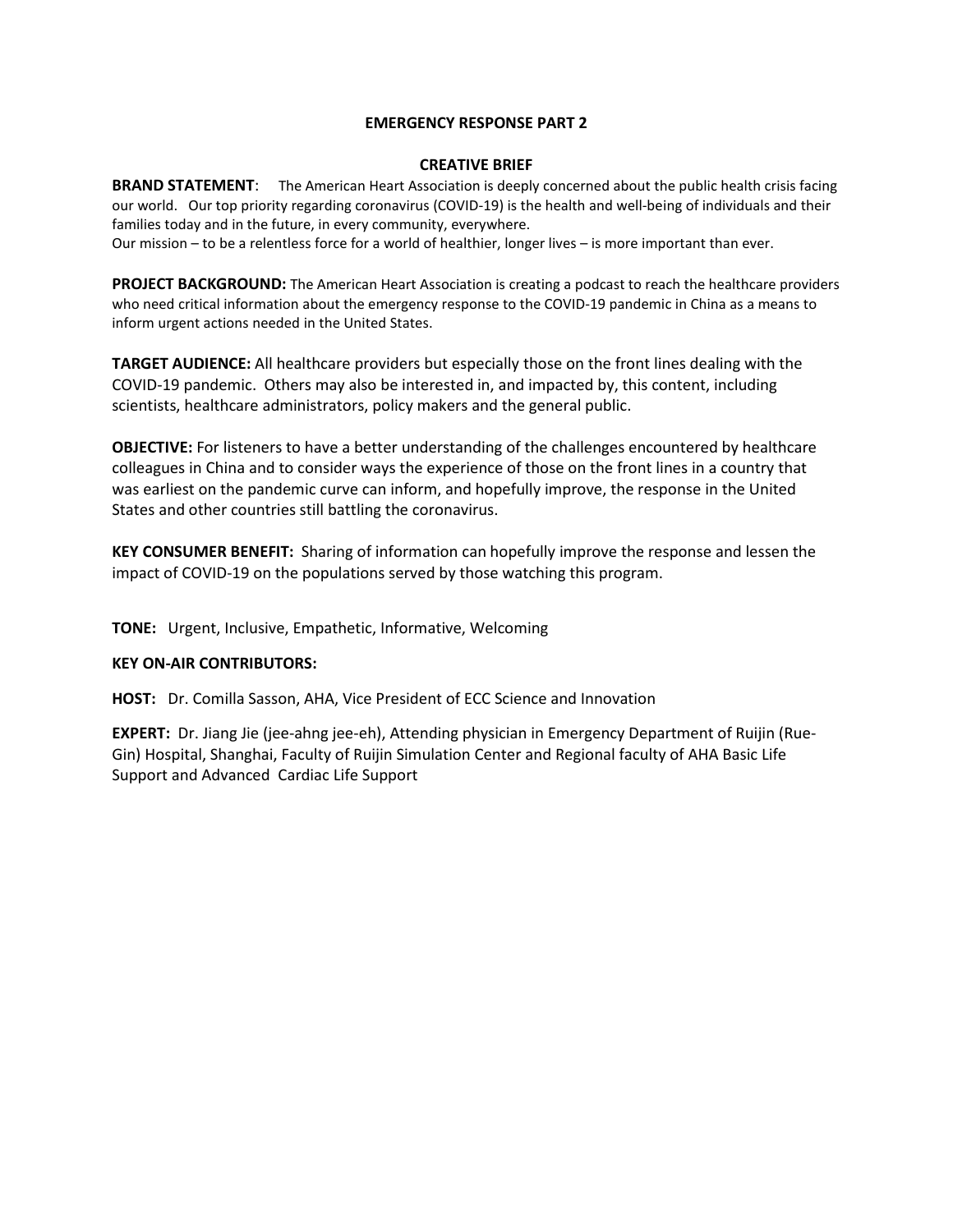### **RUN OF SHOW**

**SHOW OPEN (3 MIN)** To be recorded at the end by Dr. Comilla Sasson, AHA, Vice President of ECC Science and Innovation

# **Q &A (15 min)**

**GUEST INTRO** (30 SEC) Dr. Jiang Jie (jee-ahng jee-eh), is an Attending physician in Emergency Department of Ruijin (Rue- Gin) Hospital, Shanghai, Faculty of Ruijin Simulation Center and Regional faculty of AHA Basic Life Support and Advanced Cardiac Life Support

# **Emergency Medicine**

- 1. What are the most important things Emergency Departments can do NOW to prepare themselves?
- 2. How have you changed the way that patients arrive and are processed in the ED, when coming via ambulance? From walk-in patients?

# **Coordination across healthcare systems**

3. It has been mentioned that China created fever clinics and fever wards, even fever hospitals. How are patients determined to go to these areas?

### **ICU Care**

- 4. What were the main criteria you used for having people in the ICU?
- 5. Were there clinical management issues with airway and ventilator management for patients with respiratory failure due to coronavirus that others should be prepared for?

### **Calls-to-Action**

What action or key takeaways would we like to leave with our audience?

### **Closing Thoughts**

Final thoughts and promotion for the next episode in the series:

"Emergency Response- part 2" with Dr. Jiang Jie, Attending physician in Emergency Department of Ruijin Hospital, Shanghai, China

### **3 Minute Power Bite**

**Welcome to Part 2 of our Emergency Response I am Dr. Comilla Sasson, an Emergency Department Doctor for 17 years, and the AHA, Vice President of ECC Science and Innovation**

**This is a three minutes or less "Power Bite" of what you will learn in this podast….**